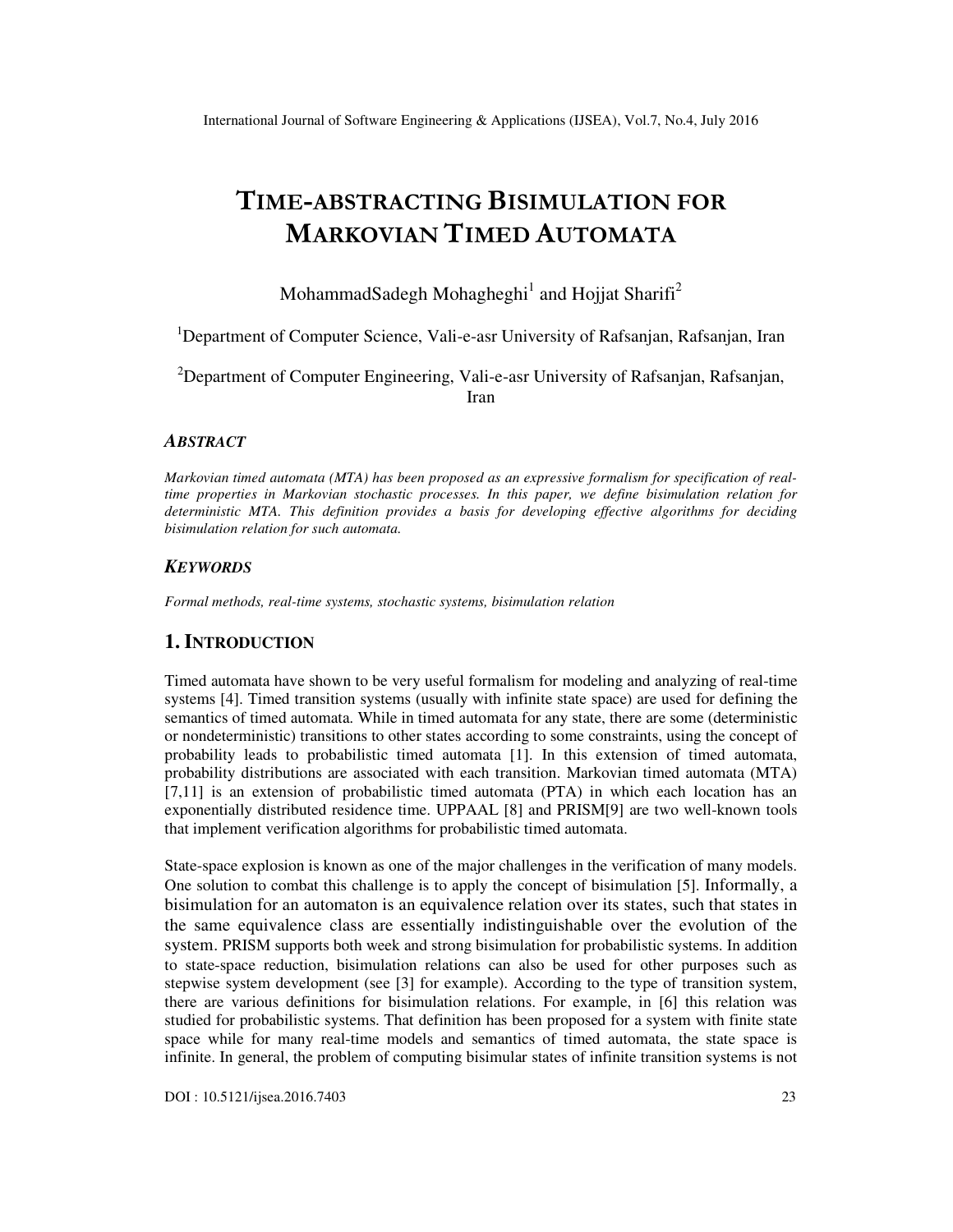International Journal of Software Engineering & Applications (IJSEA), Vol.7, No.4, July 2016

decidable and to cope with this problem, many modified versions of bisimulation relations have been proposed. For example, in [2] timed bisimulation and probabilistic timed bisimulation have been studied. In [3] the concept of week bisimulation for PTA has been introduced and a definition for sets of states, called classes, has been utilized in order to overcome the problem of infinite states. This method can be considered as a very promising one for deciding bisimulation relation for Markovian timed automata.

In this paper we specify the notion of zones and cylinder sets for MTA and accordingly, extend the definition of bisimulation relation to such type of formalism. The proposed definitions and concepts provide the required basics for developing deciding algorithms for MTA.

## **2. PRELIMINARIES**

In this section we review some basic concepts and definitions which will be used in the subsequent discussions.

**Distributions.** A (discrete probability) distribution over a countable set S is defined as a function  $\mu: S \to [0,1]$ . The set of all distributions over set S is denoted by *Distr* (S). For a given distribution  $\mu: S \to [0,1]$  and a set *Q*'∈ *S*, we define  $\mu(Q') = \sum_{q \in Q'} \mu(q)$ . For a set H we define  $Pr: F(H) \rightarrow [0,1]$  as a probability measure on the measurable space  $(H, F(H))$  where  $F(H)$  is a  $\sigma$  – algebra over H.

**Definition 1. Markov Decision Process:** A Markov decision process (MDP) [12] is a tuple  $D = (Act, S, s_0, P)$  where *Act* is a finite set of actions; *S* is a set of states;  $s_0 \in S$  is the initial state; and  $P: S \times Act \times F(S) \rightarrow [0,1]$  is a transition probability function, where  $P(..., A)$  is measurable for any  $A \in F(S)$ . In fact,  $P(s, \alpha, A)$  shows the probability of one step transition from state  $s \in S$  to the set of destination states  $A \in F(S)$  using action  $\alpha \in Act$ .

**Equivalences and Partitions**. If R is an equivalence relation on a set S then S/R shows the set of equivalence classes and for every  $s \in S$  we use the notion of  $[s]_R$  for the equivalence class of *s* with respect to R. A partition of a set S is a set P consisting of pair wise disjoint nonempty subsets of S such that  $\bigcup_{B \in p} B = S$ . A partition P is finer than a partition P' (and P' is coarser than P) if and only if each  $B \in P$  is contained in some  $B' \in P'$ .

**Time and Clocks.** Let  $X = \{x_1, ..., x_n\}$  be a set of nonnegative real variables mentioned as clocks. The values of all clocks increase at the same rate as real-time.

A valuation over *X* (clock valuation) is a mapping  $\eta: X \to R \ge 0$  assigning real values to clocks. We use  $V(X)$  for all possible clock valuations over X. For a valuation  $\eta$  and a time value  $t \in R \ge 0$  let  $\eta + t$  denote the valuation such that  $(\eta + t)(x) = \eta(x) + t$ , for each clock  $x \in X$ . For a subset of clocks  $\overline{X} \subseteq X$  the reset of  $\overline{X}$ , denoted by  $\eta[\overline{X} := 0]$ , is the valuation  $\eta'$ such that  $\forall x \in \overline{X} : \eta'(x) = 0$  and  $\forall x \notin \overline{X} : \eta'(x) = \eta(x)$ . Through this paper we use  $\overline{X}$  for subsets of *X* .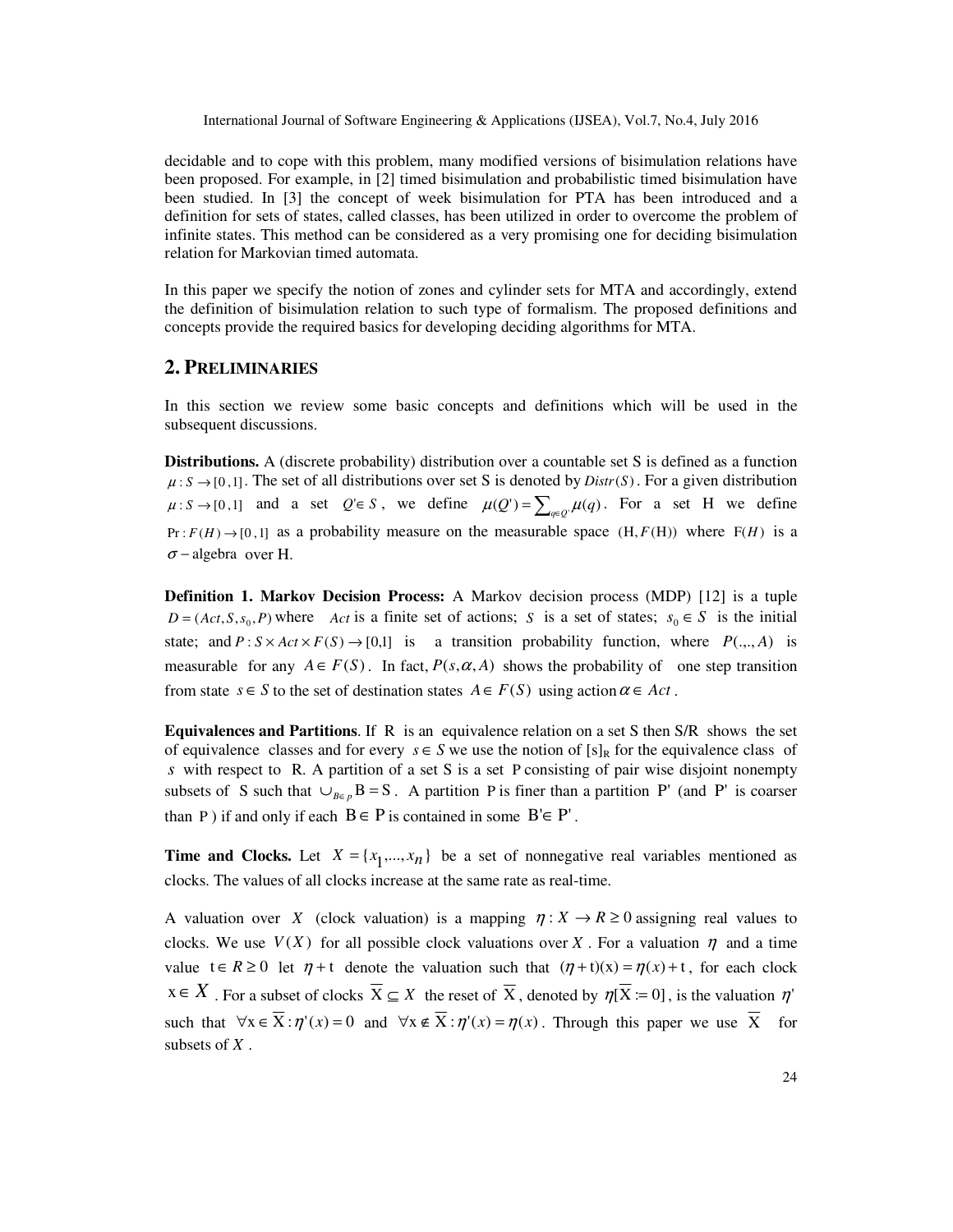A clock constraint  $\phi$  over X is defined as follows:

$$
\phi ::= true \mid false \mid x \sim c \mid \phi_1 \land \phi_2
$$

where  $\sim \in \{ \leq, \leq, \geq, \}$ , *x* is a clock variable and  $c \in N$ . We call  $\phi$  a *clock-zone* if it has some relations of the form  $x - y \sim c$  where  $x, y \in X$ . Notice that in this paper we use the word *zone* for a class of states with common location, i.e. a zone is a pair  $(l, \phi)$  where  $l \in Loc$  and  $\phi$  is a clock-zone.

**Definition 2. (Syntax of MTA)** A Markovian timed automata (MTA) is a tuple  $M = (Act, X, Loc, l_0, E, \rightarrow)$  where

- *Act* is a finite set of actions;
- *X* is a finite set of clocks;
- *Loc* is a finite set of locations;
- $-l_0 \in Loc$  is the initial location;
- $-E: Loc \rightarrow R > 0$  is the exit rate function;
- $-\rightarrow\subseteq Loc\times Act\times B(X)\times Distr(2^X\times Loc)$ .

For simplicity, we abbreviate  $(l, \alpha, \text{grad}, \zeta) \in \rightarrow$  by  $l \xrightarrow{\alpha, \text{grad}} \zeta$  where *l* is the source location,  $\alpha$  is an action, *grd* is a clock constraint called a guard, and  $\zeta$  is a probability distribution over  $2^x \times \text{Loc}$  where *X* is the set of locations to be reset and *Loc* denotes destination location. Notice that this definition doesn't include location invariants.

Although in probabilistic timed automata we can have nondeterministic transitions [1] but in this paper we assume that the transitions are deterministic. In other words, for each location *l* ∈ *Loc* and action  $\alpha \in \text{Act}$  there exists at most one probability distribution and moreover, clock constraints does not contain neither  $\vee$  nor  $\Box$  operator.

Let  $I(l,\eta) \in Act$  be the set of actions enabled in location  $l \in Loc$  under clock valuation  $\eta \in V(X)$ . Although in the definition of MTA in [7] probabilistic distributions may not be total but in this paper we suppose they are total. It means that for each  $\zeta$  in each  $l \frac{a, grd}{\longrightarrow} \zeta$ , we have  $\sum_{Y \subset X, l \in LOC} \zeta(Y, l) = 1$ .

**Definition 3.** For each  $l \in Loc$  and  $\alpha \in Act$ , *guard*  $(l, \alpha)$  is a clock constraint that is defined for the transition with *l* as source state and  $\alpha$  as action. We define  $P(l_1, \alpha_1, l_2) = p$  if  $\exists \text{grad } f(x, \alpha)$ ,  $\overline{X} \subset X : l \xrightarrow{\alpha, \text{grad}} \zeta, \zeta(\overline{X}, l_2) = p$ . Like [7] we define the semantics of an MTA as a continues-state Markov decision process, where states are (like Timed automata) of the

form  $(l,\eta)$  where  $l \in Loc$  and  $\eta$  is a clock valuation over *X*. In fact, the execution of an MTA can be traced by a sequence of states (paths). One can use the concept of paths to calculate the probability of reaching some states.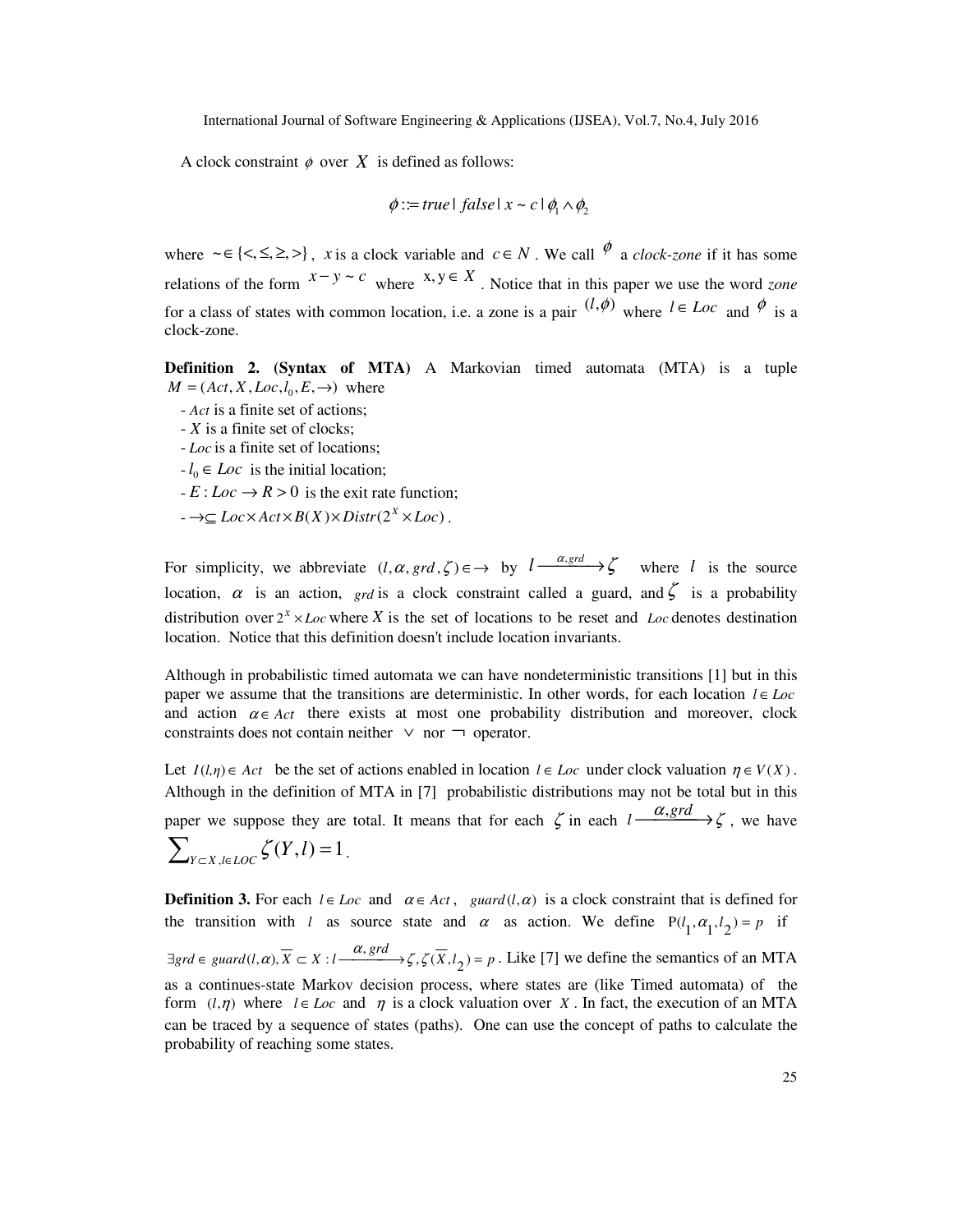**Definition 4. (Path)** A finite path in MTA *M* is of the form  $l_0 \frac{a_0, l_0}{a_1, l_1} l_1 \frac{a_1, l_1}{a_1, l_1} l_2 \dots l_n$  where for each transition  $l_i \frac{a_i, \text{grd}_i}{\longrightarrow} \zeta_i$  $l_i \xrightarrow{\alpha_i, \text{grd}_i} \xi_i$  of *M* with  $\zeta_i(l_i, X_i) > 0$ , clock constraint  $\eta_i$  should be valid on entering location  $l_i$  that by definition  $\eta_0 = \vec{0}$  and  $\eta_i + t_i \models g_i$  and  $\eta_{i+1} = (\eta_i + t_i)[X_i = 0]$ . We denote with *Paths*<sup>*M*</sup> the set of finite paths in *M*. For  $\rho \in Paths^M$  we use  $\rho[n] = l_n$  for the *n*-th location of  $\rho$ .

**Definition 5 (Semantics of MTA):** let  $M = (Act, X, Loc, l_0, E, \rightarrow)$  be an MTA. The (continuous state) MDP associated with *M* is  $D(M) = (Act, S, s_0, P)$  where  $S = \{(l, \eta) | l \in L, \eta \in V(X) \}$ ,  $S_0 = (\ell_0, \vec{0})$  and for each edge  $l \xrightarrow{\alpha, grd} \zeta$  in *M* with  $\zeta(\overline{X}, l) = p > 0$  and any  $\eta \models \text{grad}$ , we have :

$$
P((l,\zeta),\alpha,A) = \int_{R\geq 0} E(l)e^{-E(l)\tau} \cdot 1_g(\eta+\tau).p\,d\tau
$$
\n<sup>(1)</sup>

where  $A = \{(\vec{l}, \vec{\eta}) \mid \exists \tau \in R \ge 0 : \vec{\eta} = (\eta + \tau) \mid \vec{X} = 0\}$  and  $\eta + \tau = \{g \tau d\}$  and  $1_g(.)$  is a boolean function where +  $\eta$ ) =  $\begin{cases} 1 & \text{if } \tau + \eta \models g \\ 0 & \text{otherwise} \end{cases}$  $1 \left( \tau + \eta \right) = \begin{cases} 1 & \text{if } \tau + \eta \models g, \\ 0 & \text{if } \tau \neq g. \end{cases}$ *g*  $(\tau + \eta) = \begin{cases} 1 & \text{if } \tau + \eta = g, \\ 0 & \text{if } \tau \neq \eta. \end{cases}$ 

Note that the set *A* in Definition 5 is indeed a zone [8]. More precisely, for a state  $(l, \eta)$ , time duration *t*, and set of clocks  $\overline{X} \subseteq X$  a zone is defined as

Zone $((l,\eta),t,\overline{X}) = \{(l,\eta') | \eta'(x) = 0 \text{ if } x \in \overline{X}, 0 \le \eta'(x) - \eta(x) \le t \text{ if } x \notin \overline{X}\}\$ which includes all states with location *l* and clock valuations that either set a clock variable x to 0 or add duration *t* to x. In fact, for a transition  $l \frac{a, grd}{\longrightarrow} \zeta$  if the clock valuation is  $\eta$  (when transition occurs) and  $\zeta(\overline{X}, \overline{l}) = p > 0$ , then for each clock variable  $x \in \overline{X}$  we should have  $\eta'(x) = 0$  and for other clock variables  $x' \notin \overline{X}$ ,  $\eta'(x') = \eta(x') + t'$  where  $0 \le t' \le t$ . We can also suppose that  $\eta(t') = \eta(t')$ those *t*′ . As a consequence, we have the following result:

For a transition  $l \xrightarrow{\alpha, \text{grd}} \zeta$  in *M* with  $\zeta(X, l^{\prime}) = p > 0$  and  $\eta \models \text{grd}$  we have

$$
P((l,\eta),\alpha,Zone((l^{'},\eta),t,X)) = \int_{\tau=0}^{\tau=t} E(l)e^{-E(l)\tau} \cdot 1_g(\eta+\tau).p d\tau
$$
 (2)

where *t* is the maximum value that  $\eta + t = \gamma r d$ . We use MDP(M) for associated MDP of a given MTA *M* .

**Definition 6 (Zone equivalency).** Let R be an equivalence relation on the set of states of MDP(M). Suppose  $s_1$  and  $s_2$  are two states of MDP(M) such that  $s_1$  R  $s_2$ . For each set of clock variables  $X, Y \subset X$  and each  $t \in R_{\geq 0}$  we have  $Zone(s_1, t, X)R\text{ }Zone(s_2, t, Y)$  if and only if for each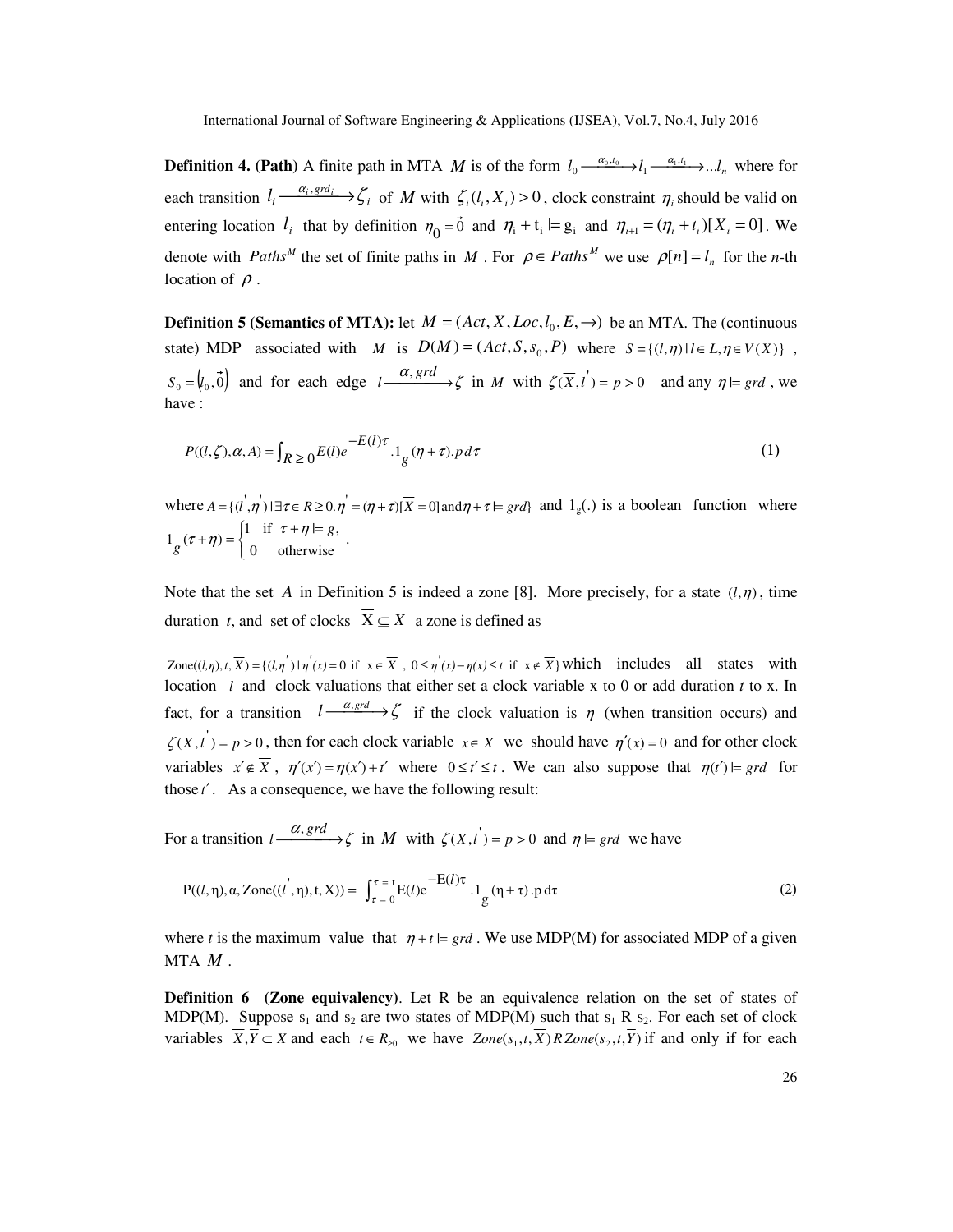state  $s'_1 \in \text{Zone}(s_1, t, \overline{X})$  there exists a state  $s'_2 \in \text{Zone}(s_2, t, \overline{Y})$  that  $s'_1 \hat{R} s'_2$ . Moreover, we can develop definition of partitions on zones. Like  $[s]_R$  that shows the block of states equivalent to s we define:

$$
[\text{Zone}(s_1, t, \overline{X})]_R = \{ \text{Zone}(s_1^{'}, t^{'}, \overline{X^{'}}) \mid \text{Zone}(s_1^{'}, t, \overline{X}) \text{ R } \text{Zone}(s_1^{'}, t^{'}, \overline{X^{'}}) \} \tag{3}
$$

In fact this definition shows the class of equivalent states related to some zones. Moreover, for an MTA M we show the set of all (accessible) zones by Zones(M). A zone is accessible if all of its states are accessible. On the other hand, the number of all accessible zones is in general infinite. In many cases, definition of bisimulation and simulation relations for Probabilistic Transition Systems are based on the probability of performing transition from a state to a class of states (related to equivalence relation) [3, 4, 7, 10]. We can generalize the above equation for classes of zones:

**Definition 7.** Let  $C \in \text{Zones}(M)/\frac{R}{R}$  be an equivalence class under relation R. Suppose that all  $Z \in \mathbb{C}$  are pair wise disjoint. For any  $s = (l, \eta)$  we define  $P((l, \eta), \alpha, C) = \sum P((l, \eta), \alpha, z)$ . In ∈ z C

other words, probability of reaching from s to a class of zones C is equal to sum of probability of reaching from s to any members of C. The definition of semantic of MTA (like other probabilistic automata) is based on the probability of transition from one state to a class of states. But because transitions in MTA are continuous time, the probability of reaching to a destination state from some source states is defined based on cylinder sets. In the following we review the concept of cylinder set [8674].

**Definition 8. (Cylinder set)** Given an MTA M, we show a cylinder set by  $C(l_0, \alpha_0, I_0, \ldots, \alpha_{n-1}, I_{n-1}, l_n)$  where  $(l_0, \ldots, l_n) \in Loc^{n+1}$  and  $I_i \subseteq R_{\geq 0}$ . The cylinder set denotes a set of infinite paths  $\rho$  in M such that  $\rho[i] = l_i$  and  $\rho < i > \in I_i$ . Let  $\Pr_{\eta_0}^M(C)$  denote the probability of C (probability of paths that belong to C) such that the initial clock valuation in location  $l_0$  is  $\eta_0$ . Formally  $\Pr_{\eta_0}^M(C) := \Pr_0^M(\eta_0)$ , where  $\Pr_i^M(\eta_i)$  is defined as follows:

$$
\mathbf{P}_{i}^{M}(\eta_{i}) = \begin{cases} 1 & \text{if } i = n \\ \int E(l_{i})e^{-E(l_{i})\tau} \cdot \mathbf{1}_{g_{i}}(\eta_{i} + \tau) \cdot p_{i} \cdot P_{i+1}^{M}(\eta_{i} + 1) d\tau & \text{if } 0 \leq i < n \end{cases}
$$
 where  $\eta_{i+1} = (\eta_{i} + \tau)[X_{i} = 0]$ . In fact

 $P_i^M(\eta_i)$  shows the probability of set of transitions, according to C that starts from  $l_i$  with clock valuation  $\eta_i$  to  $l_n$ .

With Cylinder set, we can extend definition (1) and replace a Cylinder set instead of the set A:  $P^M$  (*s*,  $\alpha$ , *I*, *C*) = Pr<sub> $_{\eta}^{M}$ </sub> (*C*) where  $s = (l, \eta_0)$  and  $C = (l, \alpha, I, C)$ .

## **3. Bisimulation Relation for MTA**

In many types of probabilistic automata a bisimulation is an equivalence relation R such that  $s_1 R s_2$  if the probability of reaching any equivalence class for both s1 and s2 is equal. But it is not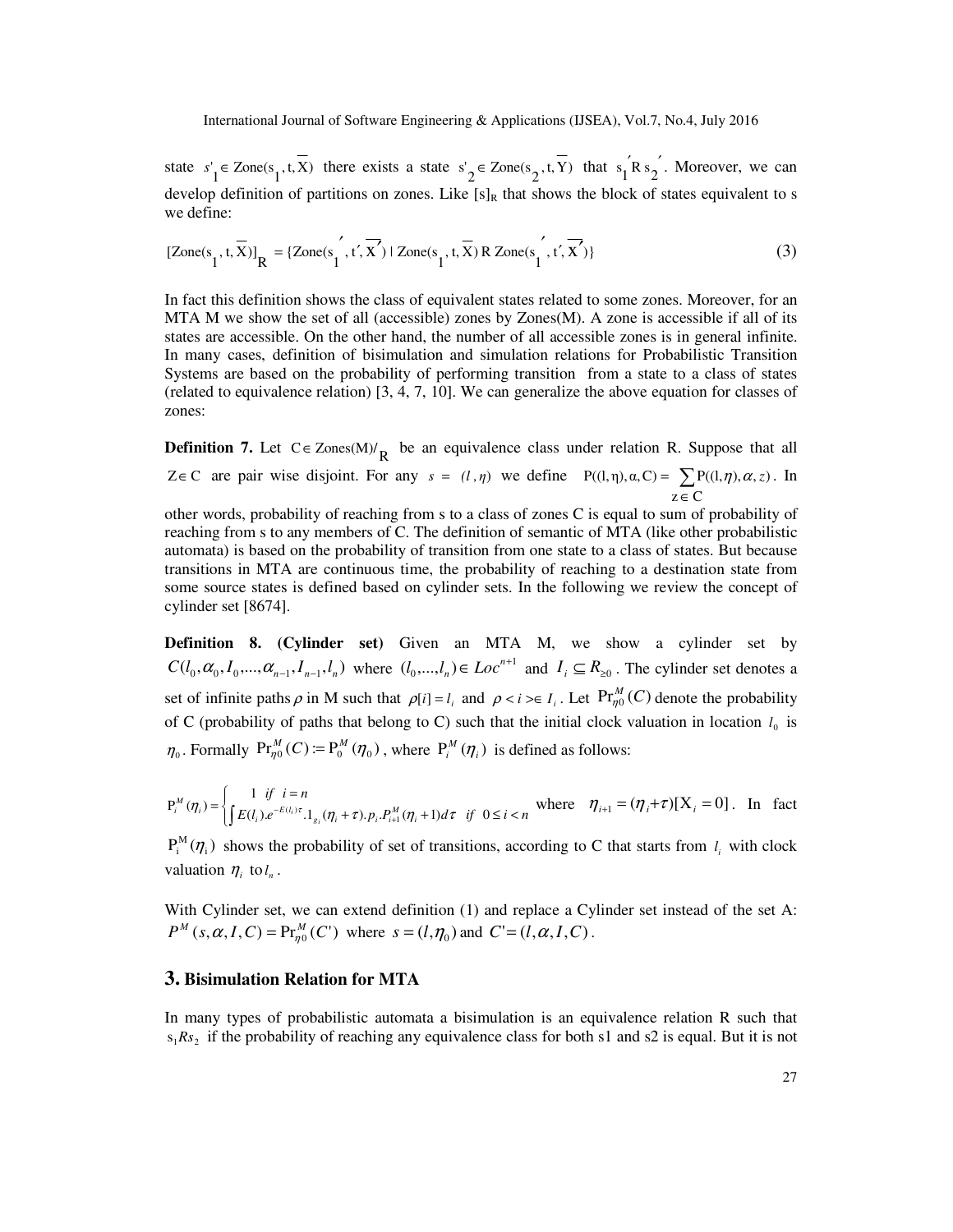the case for MTA (also not for PTA) because the number of classes is infinite and the probability of reaching a class of equivalence states is zero. (Remember the relation (1) in definition 3) To solve this problem we use the concept zones (or set of classes like [3]).

Because the definition of bisimulation is based on semantic of an automaton, we define it for MTA as follows:

**Definition 8. (Bisimulation)** Two states  $s_1 = (l_1, \eta_1)$  and  $s_2 = (l_2, \eta_2)$  are bisimular if

- 1- For each  $C \in \text{Zones}(M)/\frac{R}{R}$  and each  $\alpha \in Act : P(s_1, \alpha, C) = P(s_2, \alpha, C)$ ,
- 2- For each  $d \ge 0$  the above condition holds for s1 + d and s2 + d i.e after any time step (and before a location transition) either any of two states reach bisimular states or a deadlock occurs for both.

If we have some locations as final locations we should add third condition to above:

3- Either  $l_1 \in L_f$  and  $l_2 \in L_f$  or  $l_1 \notin L_f$  and  $l_2 \notin L_f$ .

We write  $s_1 \approx_R s_2$  (or simply  $s_1 \approx s_2$ ) if  $s_1$  and  $s_2$  are bisimular. Two locations  $l_1$  and  $l_2$  are bisimular (we denote  $l_1 \approx l_2$ ) if two states  $s_1 = (l_1, 0)$  and  $s_2 = (l_2, 0)$  are bisimular. As a result we can define a partition on the set of locations of a MTA. In this case a partition for LOC is a set  ${\Pi} = {B_1, ..., B_k}$ such that  $B_i \neq \emptyset$  (for  $0 < i \leq k$ ),  $B_i \cap B_j = \emptyset$  (for  $0 < i, j \leq k$  and  $i \neq j$ ),  $Loc = \cup_{0 \le i \le k} B_i$  and for each *l* and *l*' such that  $l \approx l$ ' iff there exists a block  $B_i \in \Pi$  that  $l \in B_i$  and  $l' \in B_i$ .

We can also extend the definition of bisimulation to cylinder sets and show that if  $s_1 \approx s_2$  then the probability of reaching any final location under particular sets of bisimilar cylinder sets will be equal. For two sequences as the form  $\sigma = l_0, \alpha_0, I_0, l_1, \alpha_1, I_1, \dots, l_{n-1}, \alpha_{n-1}, I_{n-1}, l_n$  and  $\sigma' = l'_0, \alpha'_0, l'_1, \alpha'_1, l'_1, \ldots, l'_{n-1}, \alpha'_{n-1}, l'_{n-1}, l'_n$  (where  $n > 0$ ) two cylinder sets  $C(\sigma)$  And  $C'(\sigma')$ are bisimular if for each  $0 \le i \le n$ :  $\alpha_i = \alpha'_i$  and  $I_i = I_i$  and  $I_i \approx I_i$  (that means  $I_i$  and  $I_i$  belong to the same block.). This means that for each path in  $C(\sigma)$  there is a path in  $C'(\sigma')$  that their actions and time intervals are stepwise the same and their locations are stepwise bisimular.

A set of all bisimular cylinder sets defines a block cylinder set. Formally a block cylinder set denoted by  $Block \_ C(B_0, \alpha_0, I_0, ..., \alpha_{n-1}, I_{n-1}, B_n)$  is defined as  $\bigcup_{l_i \in B_i, 0 \le i \le n} C(l_0, \alpha_0, I_0, \dots, \alpha_{n-1}, I_{n-1}, l_n)$  where each  $B_i$  is a Block of bisimulation relation. Notice that we can define the probability of a block cylinder set as the sum of probability of its cylinder sets:  $Pr_{\eta_0}^M(Block\_C(B_0, \alpha_0, I_0, ..., \alpha_{n-1}, I_{n-1}, B_n)) = \sum_{l_i \in B_i} Pr_{\eta_0}^M(C(l_0, \alpha_0, I_0, ..., \alpha_{n-1}, I_{n-1})$  $\Pr_{\eta_0}^M(C(l_0, \alpha_0, I_0, \ldots, \alpha_{n-1}, I_{n-1}, l_n))$ . So

we can redefine bisimulation relation for states as the probabilities of block cylinder sets: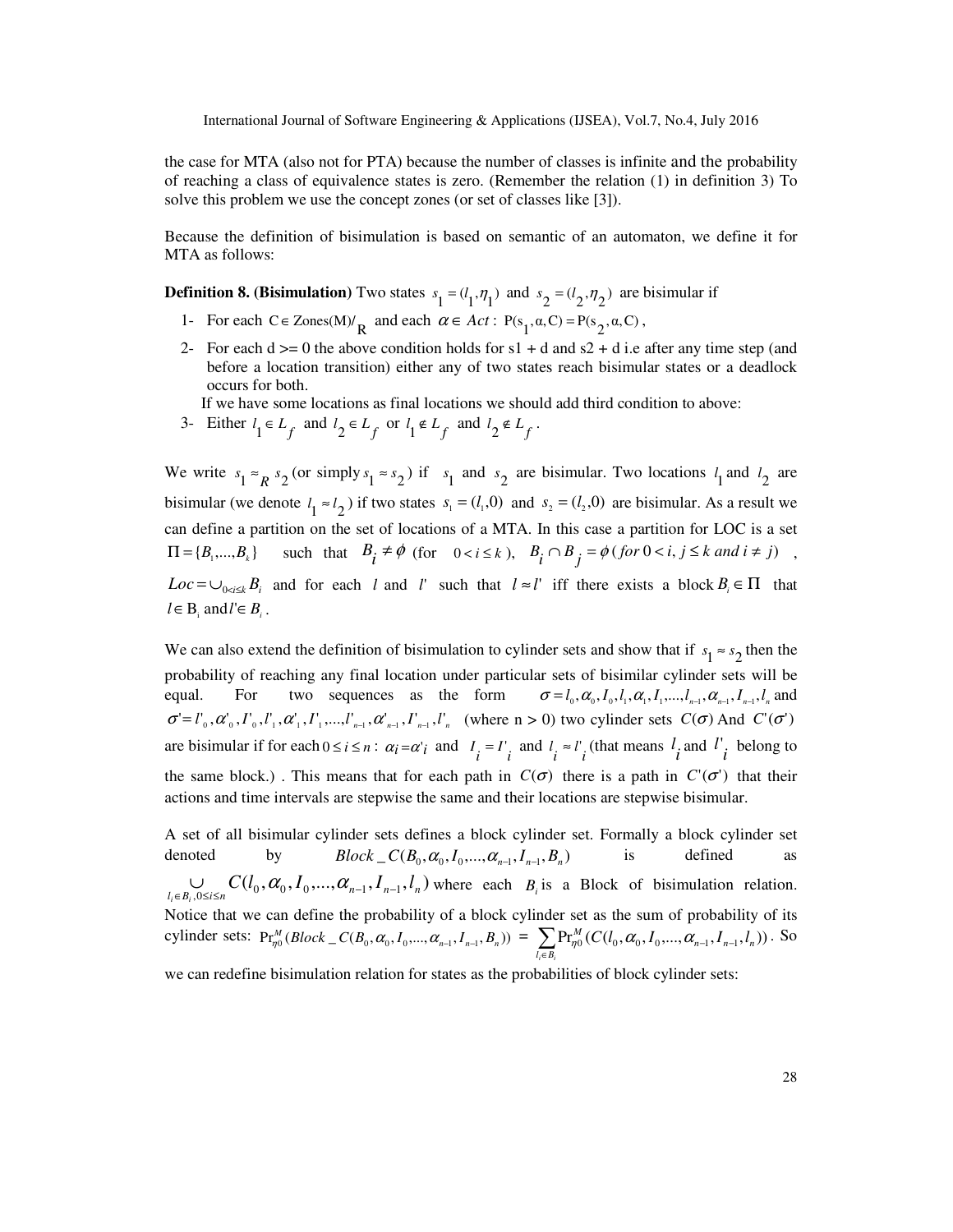**Theorem 1:** two states  $s_1 = (l_1, \eta_1)$  and  $s_2 = (l_2, \eta_2)$  are bisimular if for any block cylinder set Block\_C and any  $\alpha \in Act$  and interval  $I \subseteq R_{\geq 0}$  we have  $P^M(s_1, \alpha, I, Block_C)$  =  $P^M(s_2, \alpha, I, Block \_C)$ 

**Proof**: By induction on the length of Block\_C.

Notice that according to Definition 8 one condition for bisimularity of two states  $s_1 = (l_1, \eta_1)$  and  $s_2 = (l_2, \eta_2)$  is that  $E(l_1) = E(l_2)$ . We use this condition in the first step of decision algorithm for bisimulation.

## **4. CONCLUSION AND FUTURE WORKS**

 In this paper we have defined the bisimulation relation for markovian timed automata and have shown that by this definition we can reduce the state space of a MTA. Also we review some definitions that are necessary for decision algorithm for bisimulation of MTA.

We have many future works to be done. First of all we want to propose an algorithm for deciding bisimulation relation for MTA. Also we can show some other applications of bisimulation for MTA. In addition to this one can define a logical characterization of timed-abstract bisimulation and study bisimulation from logical point of view.

#### **REFERENCES**

- [1] Kwiatkowska, M., Norman, G., Segala, R., & Sproston, J. (2002). Automatic verification of real-time systems with discrete probability distributions.*Theoretical Computer Science*, *282*(1), 101-150.
- [2] Sproston, J., & Troina, A. (2010). *Simulation and bisimulation for probabilistic timed automata* (pp. 213-227). Springer Berlin Heidelberg.
- [3] Lanotte, R., Maggiolo-Schettini, A., & Troina, A. (2010). Weak bisimulation for probabilistic timed automata. *Theoretical Computer Science*, *411*(50), 4291-4322
- [4] Alur, R., & Dill, D. L. (1994). A theory of timed automata. *Theoretical computer science*, *126*(2), 183-235.
- [5] Baier, C., & Katoen, J. P. (2008). *Principles of model checking* (Vol. 26202649, pp. 19-82). Cambridge: MIT press
- [6] Baier, C., Engelen, B., & Majster-Cederbaum, M. (2000). Deciding bisimilarity and similarity for probabilistic processes. *Journal of Computer and System Sciences*, *60*(1), 187-231.
- [7] Chen, T., Han, T., Katoen, J. P., & Mereacre, A. (2010). *Computing maximum reachability probabilities in Markovian timed automata*. Technical report, RWTH Aachen.
- [8] Tripakis, S., & Yovine, S. (2001). Analysis of timed systems using time-abstracting bisimulations. *Formal Methods in System Design*, *18*(1), 25-68.
- [9] Larsen, K. G., Pettersson, P., & Yi, W. (1997). UPPAAL in a nutshell.*International Journal on Software Tools for Technology Transfer (STTT)*, *1*(1), 134-152
- [10] Kwiatkowska, M., Norman, G., & Parker, D. (2002). PRISM: Probabilistic symbolic model checker. In *Computer performance evaluation: modelling techniques and tools* (pp. 200-204). Springer Berlin Heidelberg.
- [11] Brázdil, T., Korenčiak, Ľ., Krčál, J., Novotný, P., & Řehák, V. (2015). Optimizing performance of continuous-time stochastic systems using timeout synthesis. In *Quantitative Evaluation of Systems* (pp. 141-159). Springer International Publishing